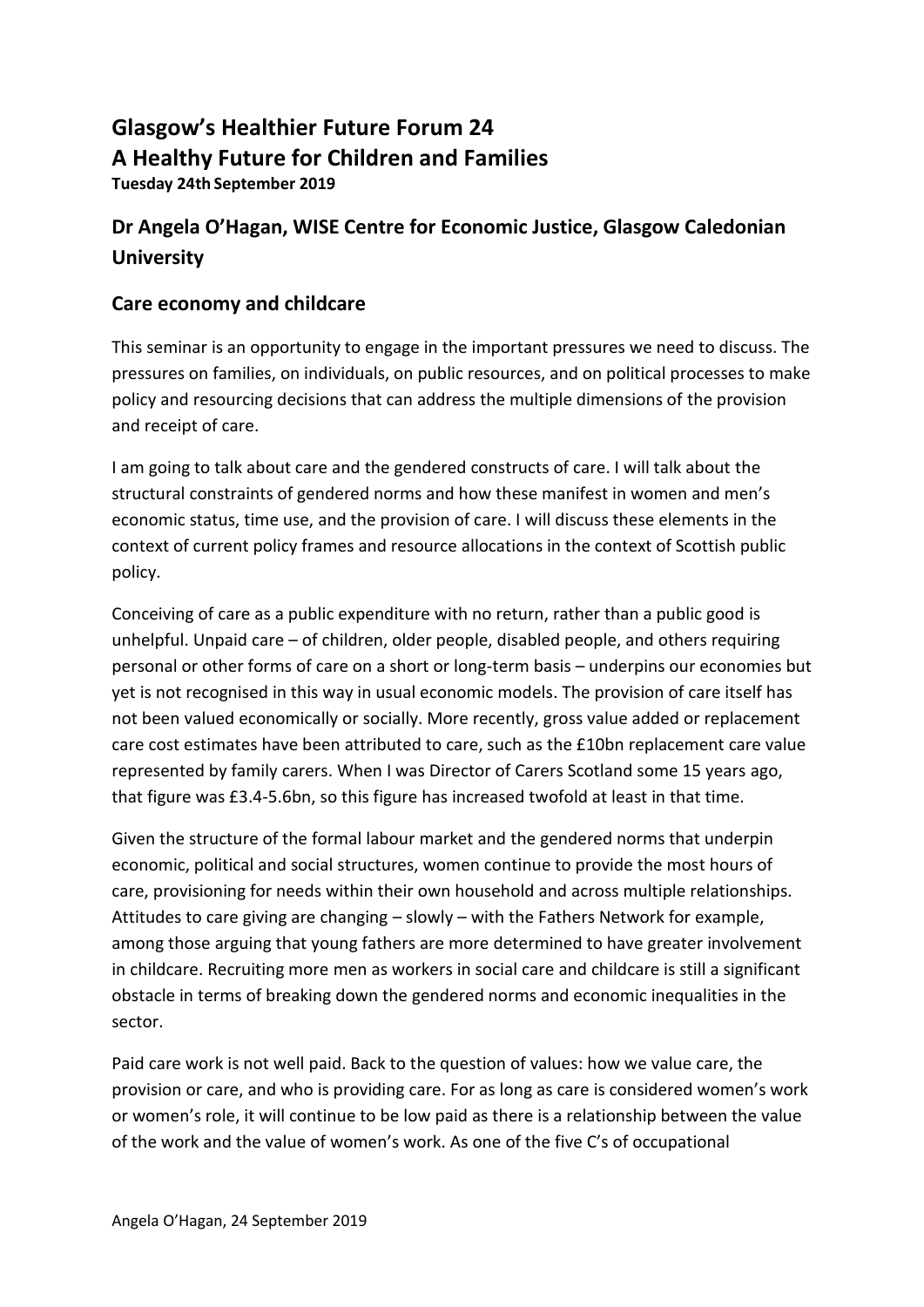segregation – care, along with cashiering (retail), clerical (admin), cleaning, catering (cooking and waiting) continue to be low paid jobs where women predominate.

In 1993, in her book *Moral Boundaries*, Joan Tronto asked: "What would it mean in late 20th century [American] society to take seriously, as part of our definition of a good society, the values of caring – attentiveness, responsibility, nurturance, compassion, meeting others' needs – traditionally associated with women and traditionally excluded from public consideration?"

She argued we need to start talking about a care ethic that includes the values traditionally associated with women, rather than a notion of women's superior morality given women's link to care and caring. The success of that project, Tronto challenged, requires us to rethink the boundaries conventionally drawn between morality and politics. Only when those boundaries are thoroughly reconfigured can we begin to bring the work of care giving out of the shadows and into the public realm where it can receive its proper due.

Twenty years later Tronto suggested in *Caring Democracy* that "thinking about caring in its broadest and most public form as the way society allocates responsibilities creates an opportunity to open the political system to the real concerns of citizens". I think that is the point we have reached in Scotland now with publicly funded childcare the focus of political will and intent. The challenges of social care provision, the autonomy and agency of disabled people entitled to care, and the political decisions on allocating limited public finances to support care needs remain unresolved. An economic strategy that promotes inclusive growth pursued in the context of a government intent on the realisation of human rights presents challenges in public spending decisions, but is also evidence of a disposition to start to think differently about economic policy and public finance. Approaches to resolving some of these tensions form part of the work we try to do in the Equality and Budgets Advisory Group which I chair.

The framing of care as a political 'problem' has been a consistent element of the feminist 'project'. From the demands of the women's liberation movement for affordable, accessible, and available childcare, through the arguments of Tronto that care is a matter of democracy, and the feminist economics arguments from Himmelweit, Elson and others that we must value care as having an intrinsic value as well as making a significant contribution to our economy.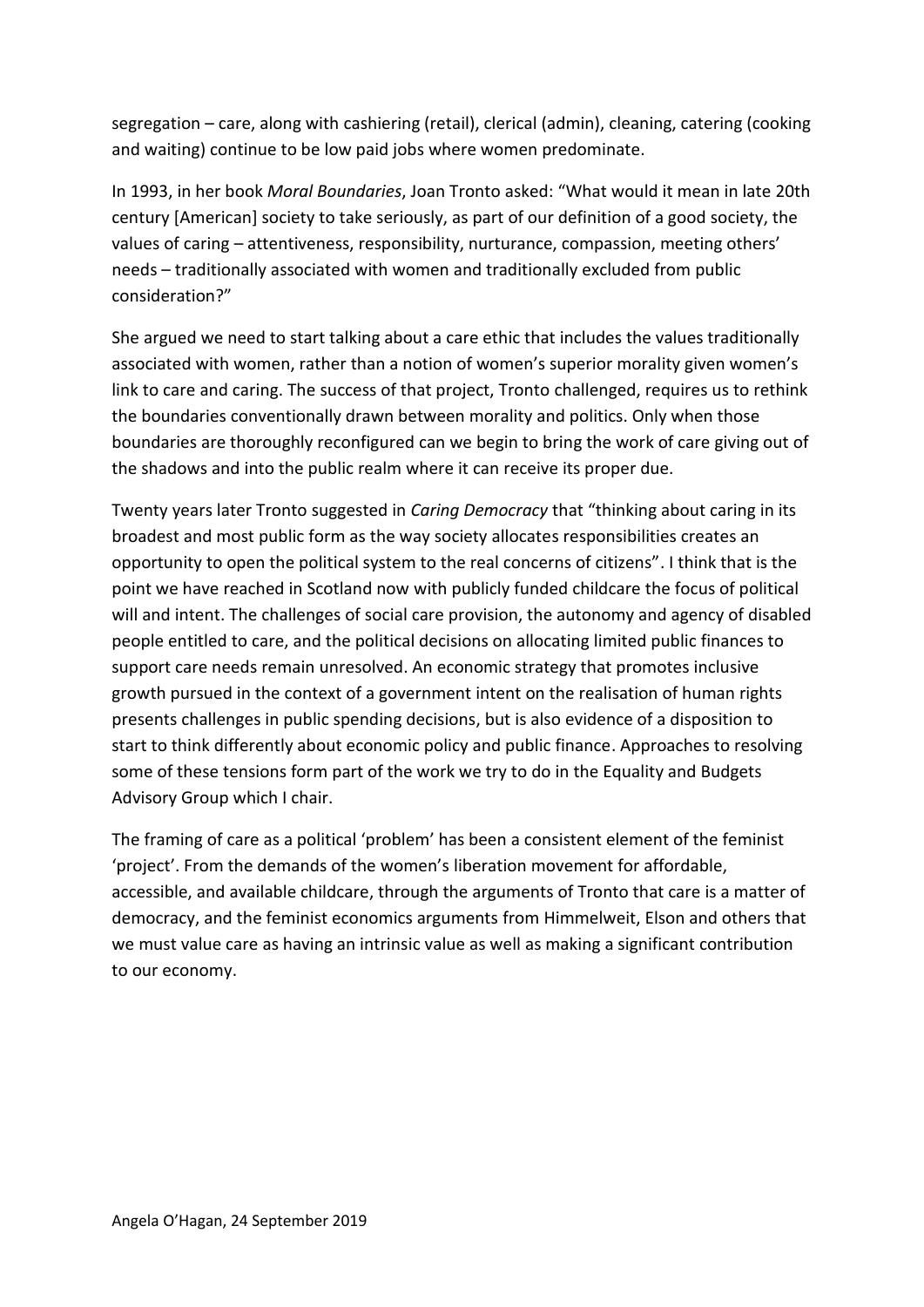

From a feminist economics perspective, we argue that care and the provision of care as unpaid labour supports the so-called productive economy but is not recognised in formal accounting of the economy. The concept of care as unpaid labour, and as largely associated as 'women's work' combine to reduce the value – social and economic – of care. This results in care work being unpaid, low paid, and undervalued. As Sue Himmelweit, renowned scholar and advocate of this perspective argues,

*"Feminist economists have stressed that economic development requires a wellfunctioning social infrastructure that includes accessible care services, not only to enable people to be employed and to contribute to output and growth, but also because the fundamental aim of economic development should be to improve the wellbeing of the population as a whole."* (in Campbell and Gillespie, 2016)

For Tronto again, this progression of care moves us towards a state of caring for citizens and to care for democracy. It means moving through different progressions of thinking about care – as a burden, care as an expression of love, care of self and others, doing and receiving care. We all live in the economic world as workers and consumers; the world of intimate caring in our households and in our circles of friends, and in the political world.

In Scotland, childcare was made a political problem requiring a public policy response in the lead in to the 2014 referendum. Ailsa McKay, my friend and then my mentor at GCU, in true feminist, transformative advocacy form, sought to maximise the political opportunity of the forthcoming independence referendum and around the 2013 Women's Summit had conversations with the then Deputy Leader of the SNP, Nicola Sturgeon. At that Summit, the now First Minister described investment in childcare as "economic infrastructure", a theme she followed up in her 2014 SNP Conference speech when talking about the Queensferry Crossing, with this commitment to childcare:

*"I want to make one of our biggest infrastructure projects for the next parliament a different kind of bridge. I want it to be comprehensive childcare, giving our young people the best start in life and a bridge to a better future."* (Sturgeon, 2014. Cited by Himmelweit in Campbell and Gillespie, 2016)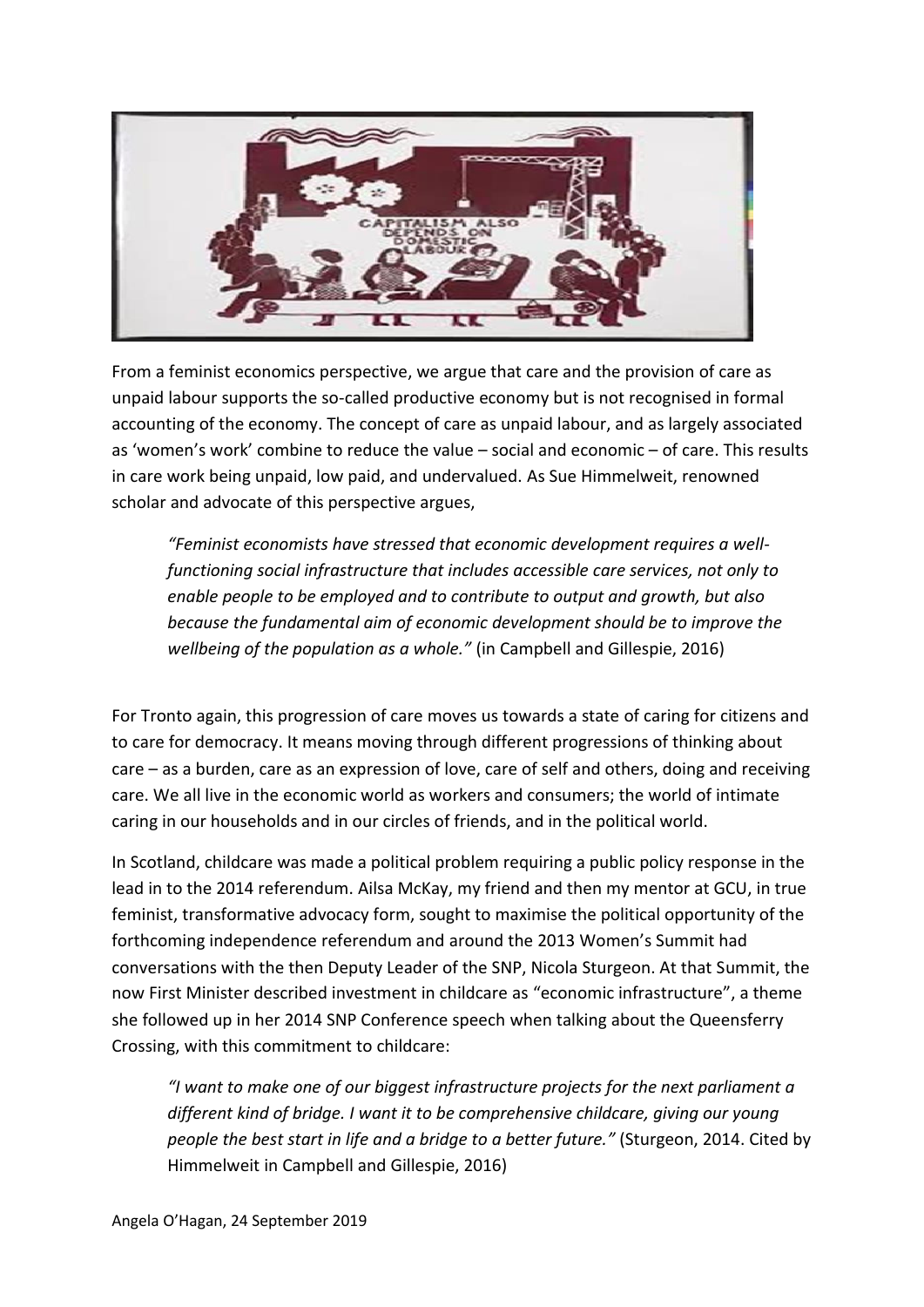This approach to thinking of childcare investment was set out in the 2013 WISE Briefing Paper by Ailsa McKay, Diane Elson and Jim Campbell, which was also the basis of Ailsa's proposals to the National Council of Economic Advisers and what then became the childcare offer in the 'Scotland's Futures' White Paper ahead of the IndyRef in 2014. In that WISE paper, colleagues argued for the public benefits of public investment in childcare, on the basis of these benefits:

- It reduces limits of parents', particularly women's labour market participation which in turn contributes to economic growth, advancing gender equality, and improvements in welfare sustainability.
- It contributes of childcare expansion to local economic development by increasing employment.
- It contributes to addressing child poverty by giving children access to childcare and supporting child development, although from other perspectives this is regarded as early institutionalising of childhood and should be approached with caution and flexibility.
- It contributes to fertility rates by reducing the costs associated with childcare.

*"Therefore for all of these reasons some form of public subsidy is necessary in order to ensure that childcare provision is at the socially optimal level."*

These arguments and many more, led to the ELC Expansion programme and a protected spending commitment, which while some have evidenced is insufficient, including early years advisors and Audit Scotland, has been retained across successive budgets despite challenges to priorities in other areas or indeed critiques that question the 'legitimacy' of such levels of spend on childcare.

There are tensions, some conceptual, some practical, some financial. These include the core tension of decoupling gendered norms and gender relations; the expansion of funded childcare provision for parents and carers supports access to paid work in the formal labour market – and allows choice for parents, and time to care. Expansion of access to the labour market is one element of the argument for increased childcare provision. In terms of being a gender equality policy, it has the potential to contribute to re-establishing/decoupling gendered norms and the subsequent gendered consequences and economic inequalities that arise from them. Reconfiguring investment in childcare as social investment, whereby economic infrastructure is also investment in children's wellbeing and development, in the Scottish context, contributes to achieving the targets on child poverty reduction, the Fairer Scotland Duty, and wellbeing outcomes overall. There are also many ways in which childcare benefits women and men, including in time use, use of public spaces and services.

As the flowing section of recent evidence for the [Commission on a Gender Equal Economy](https://wbg.org.uk/commission/) by Eva Neizert highlights.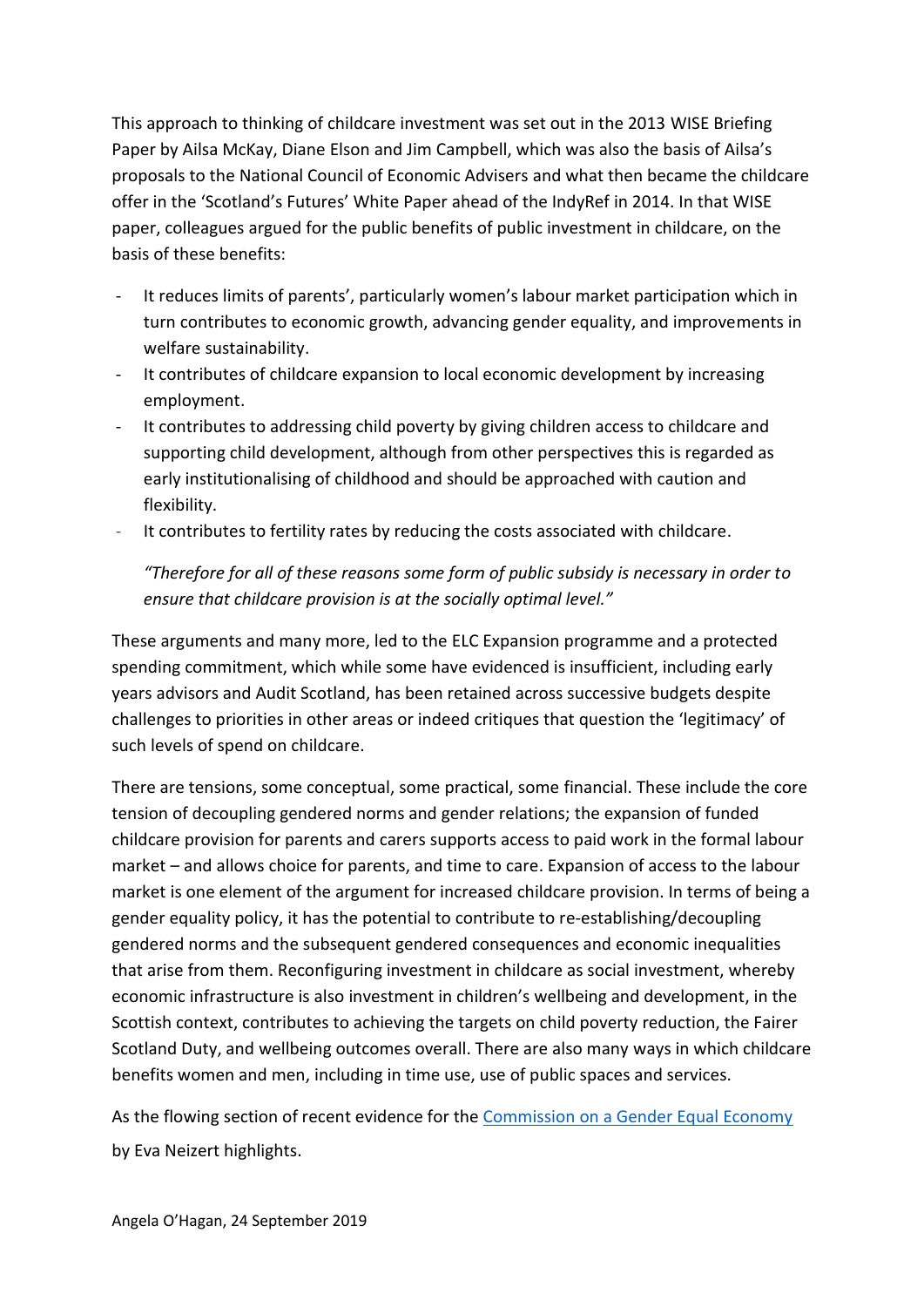#### *Women continue to undertake the lion's share of unpaid work*

*Despite increasing participation in the paid labour force, women continue to undertake the majority of unpaid work. Time use data shows that women in the UK, on average, carry out 60% more unpaid work than men, with transport (driving self and others) being the only area where men exceed the time spent by women (see Figure 2). The gender disparity is most marked in childcare, cooking, laundry and housework. Breaking this down further, it is women aged 26 to 35 who undertake the most unpaid work (34.6 hours on average per week (67%) compared with 17.4 hours (33%) for men in the same age group). The data also shows that those on low incomes carry out a fifth more unpaid work, on average, than those on high incomes.*



Figure 2: Average hours of unpaid work done per week in each category for men and women, UK, 2015 (Source: HETUS 2015)

*Data for the period from 2000 to 2015 shows that, in respect of both childcare and adult care, there has been little shift in the overall gender division of unpaid work. For childcare, there has been a slight increase in the proportion of unpaid work by men where there is a preschool child in the household, but a decrease where the youngest child is in primary or secondary school. In fact, the overriding trend is a reduction in the total amount of unpaid childcare, suggesting that most of the gains in respect of gender equality are the result of women doing less unpaid work, rather than men increasing the amount of unpaid work they do.*

|              | Age of parent's youngest child living in same household |       |                |       |                  |      |  |
|--------------|---------------------------------------------------------|-------|----------------|-------|------------------|------|--|
|              | Pre-school                                              |       | Primary school |       | Secondary school |      |  |
|              | 2000                                                    | 2015  | 2000           | 2015  | 2000             | 2015 |  |
| Male         | 86.7                                                    | 90.7  | 38.7           | 28.2  | 12.1             | 8.0  |  |
| Female       | 209.2                                                   | 199.4 | 82.3           | 74.5  | 28.7             | 19.9 |  |
| Total        | 295.9                                                   | 290.1 | 121.1          | 102.7 | 40.8             | 27.9 |  |
| % by females | 70.7                                                    | 68.7  | 68.0           | 72.6  | 70.3             | 71.2 |  |

Table 2.1: Average daily minutes of childcare provided, by gender of parent and age of their youngest child in household, UK, 2000 and 2015 (Source: HETUS 2015)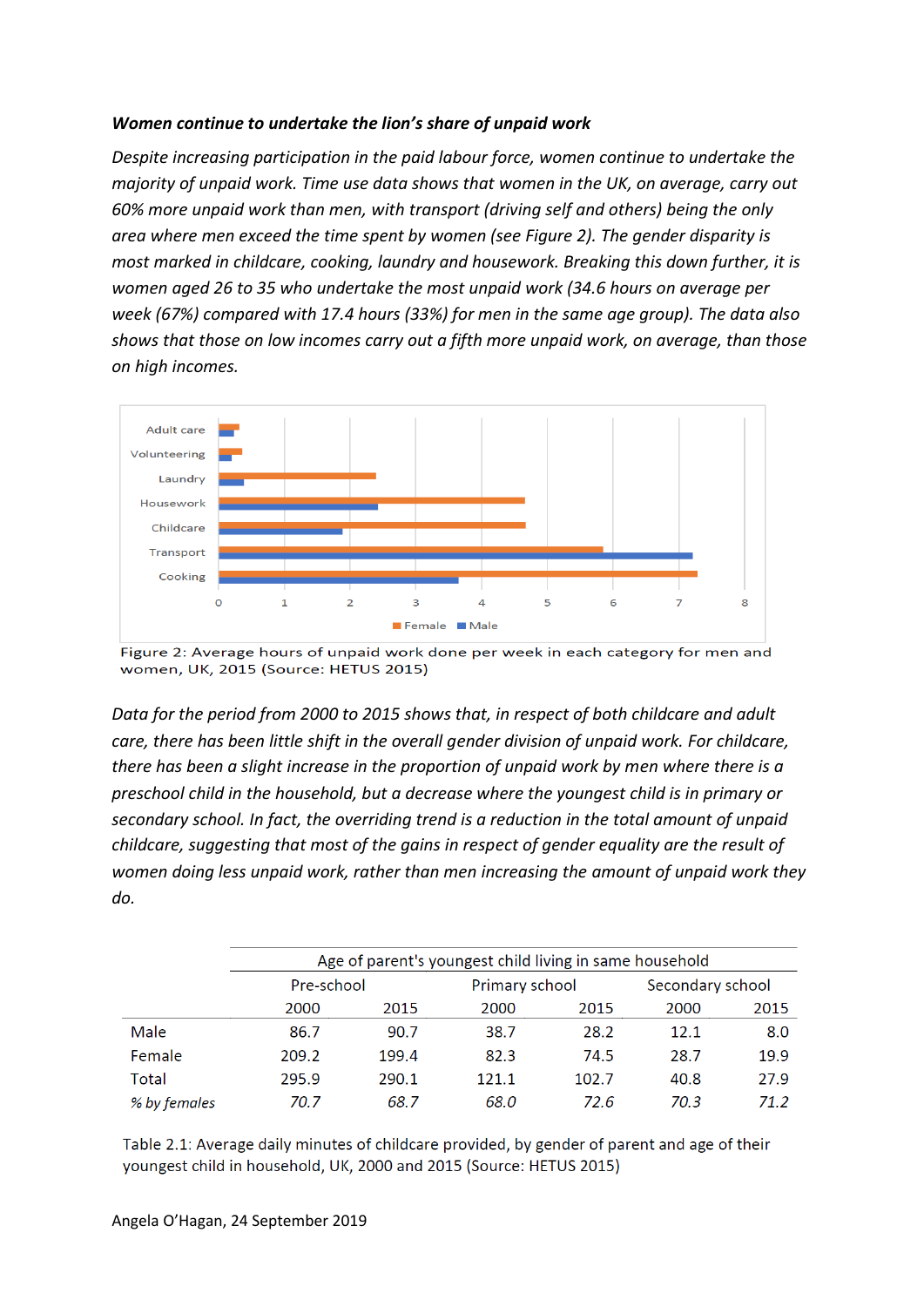*In respect of adult care, the proportion of care undertaken by women increased between 2000 and 2015 (see Figure 3). The gender disparity is most marked among those aged under 50, suggesting that the responsibility for caring for ageing parents falls primarily on women. Among those 50 and over, care is more likely to be for a partner and so more evenly shared, although 62.6% is undertaken by women. Overall, in the period from 2000 to 2015, the amount of unpaid adult care has increased.*



Figure 3: Percentage of adult care provided by females by age group, UK, 2000 and 2015 (Source: HETUS 2015)

*Similar trends in the continued gendered division of unpaid work are in evidence in other advanced economies, with only some of the Nordic and Scandinavian countries showing more marked trends towards gender parity.*

*Research from Germany points to the strong role played by gender norms in maintaining these persistent inequalities over time. (Grunow et al.) tracked the division of unpaid household labour over the first 14 years of marriage among heterosexual couples and found that even though nearly half of newly-wed couples share household tasks evenly, the husband's share declines over the course of the marriage, particularly at the birth of the first child. Moreover, they find that husbands increasing their share of housework is uncommon, even when women's earnings and hours increase.*

## *Women are more likely to be in part-time and insecure employment, and to be paid less than men*

• *40.5% of all female employees work part-time compared with 12.8% of all male employees.* 

• *The percentage of women in temporary forms of employment at 8.8% is nearly double the male rate of 4.5%* 

• *Women make up a greater proportion of those on zero hours contracts, accounting for 54.7% of all employees on these types of contracts*.

|        | Full- | Part-time | Temporary |  |
|--------|-------|-----------|-----------|--|
|        | time  |           |           |  |
| Male   | 86.8  | 12.8      | 4.5       |  |
| Female | 59.1  | 40.5      | 8.8       |  |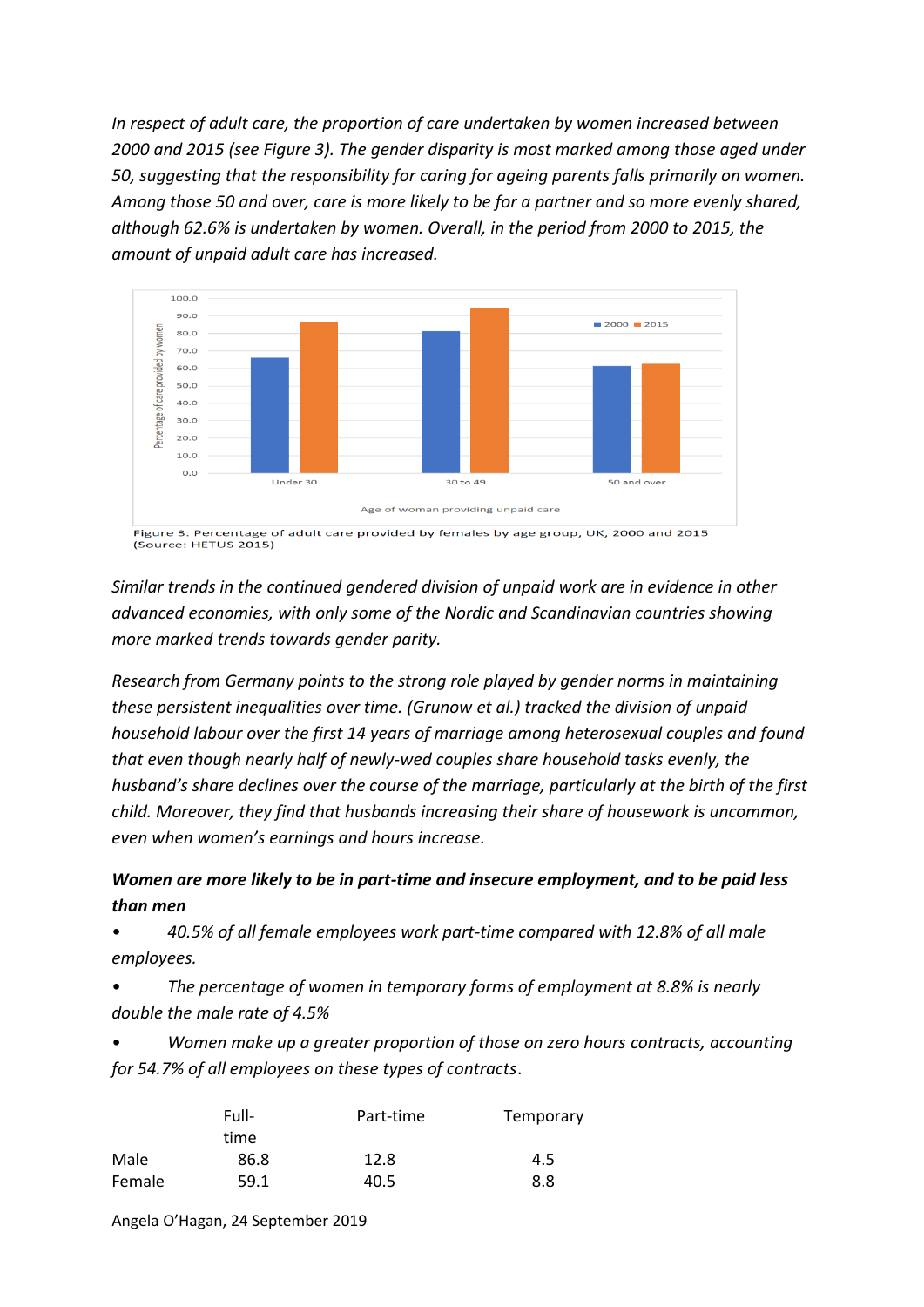#### **Framing care and childcare**

The childcare expansion programme in Scotland initially was heavily framed around women's paid economic participation. While that is a fundamental element and a necessity in relation to women's economic independence and greater equality, I do urge caution around purely instrumental arguments that equate addressing care provision as principally a route to paid work for women or that women's equality is contingent upon participation in paid work. Public provision of care facilities is about substitution and offering alternatives to gendered roles and assumptions. Public provision of care should be valued for the significant skills involved, the social and affective benefits, as well as the provision of social care being part of the social contract between the citizen and the state.

Under international human rights conventions, states must ensure "the maximisation of available resources for the progressive realisation of rights". In addition to this compliance argument, the Human Rights and Human Development perspectives of realising capabilities and realisation of rights through provision of person-centred, funded social care that facilitates individuals' participation in social, economic, political and cultural life are core.

Publicly funded care facilitates participation in paid economic activity. That is one of the public good benefits of funded care. Parents and carers can participate in paid employment, contributing as workers and tax payers. The expansion of care facilities creates short term construction jobs, but longer term the expansion of the care workforce creates jobs – for women and men but only if the pay rates and the stereotypical assumptions about care work are addressed.

The multiplier benefits of expanding publicly funded care through investment of public resources are numerous and significant.

Investing in social infrastructure to create a caring society has a favourable impact on gender equality in employment. Unlike investment in physical infrastructure, that gives jobs mainly to men and therefore entrenches rather than challenges gender divisions. The UK Women's Budget Group (WBG) study for the International Trade Union Confederation (ITUC) showed that, for the UK, investing in care would:

- produce twice as many jobs as investing in construction
- produce almost as many jobs for men as construction and far more for women
- raise women's employment rate by 5.1% and men's by 2.3%
- reduce the gender employment gap by 2.8 percentage points (almost a third of the existing gap of 9.9%).

UK WBG research on the impact of government spending on social infrastructure, focused on seven high income countries. Results revealed that investment in childcare and elder care services is more effective in reducing public deficits and debt than austerity policies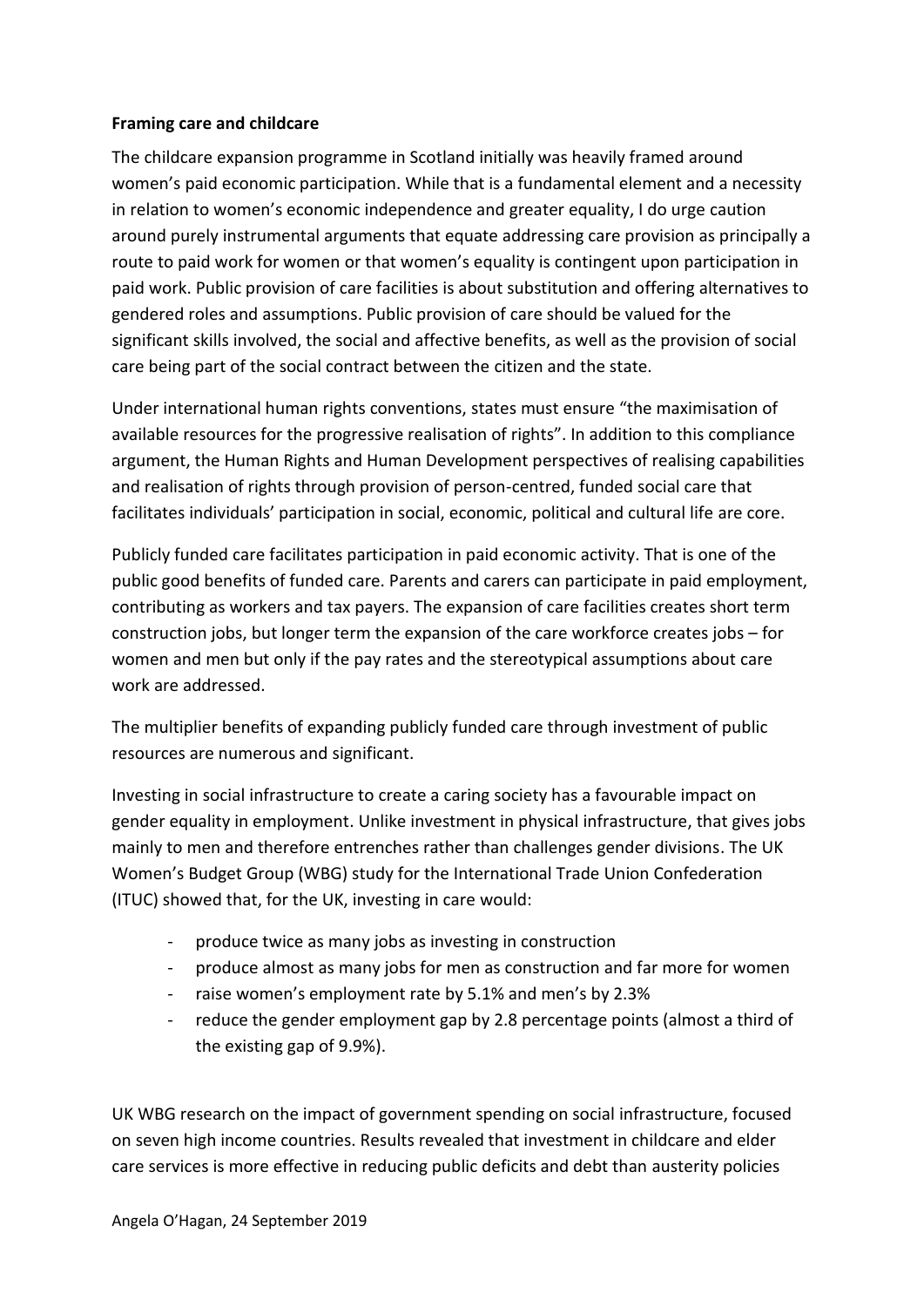which reduce spending. We saw a boost to employment, earnings and economic growth. And more social infrastructure spending fosters gender equality.

### **Investing 2% of GDP in the UK care sector would generate twice as many jobs as the same investment in construction.**

The ITUC report from 2017 showed that investing 2% of GDP in the caring industries would generate up to one million jobs in Italy, 1.5 million in the UK, two million in Germany and 13 million in the USA.

Looking at similar investments in the caring and construction industries, you see that both would generate increases in employment and add to growth. But investment in the caring sector creates more jobs overall, with a higher proportion of those jobs going to women.

Findings are consistent across seven countries: Australia; Denmark; Germany; Italy; Japan; UK; and USA. Investing public funding worth 2% of GDP in care services would boost overall employment rates by between 2.4 percentage points in Italy (one million jobs) to 6.1 percentage points in the USA (13 million jobs).

It would raise women's employment rates by much more than that, given their greater concentration in the care industry: between 3.3 percentage points in Italy (660,000 jobs) and 8.2 points in the USA (8.7 million jobs) with rises of more than five points in Japan (two million jobs), the UK (1.1 million jobs), Australia (400,000 jobs) and Germany (1.4 million jobs).

Investing in care would provide 4.3 million more jobs for men in the USA compared to 4.8 million if the investment was in construction industries. In Germany, men's employment would increase by 650,000 from investing in care and by 750,000 from investing in construction.

Men's employment would rise more than women's if the investment took place in construction industries. However, men's employment would increase by almost as much with investment in care because of the larger overall employment effect.

It is not because of differences in average wage levels that investment in care industries creates more jobs than equivalent amounts invested in construction industries. Wage levels are similar in both sectors in all countries apart from the USA and the UK. Rather it is because care industries are more labour intensive, they employ more people per unit of output produced, that is, they need fewer machines. They also generate more employment locally because care services require fewer imports than construction projects.

Besides creating employment and reducing the gap in employment rates between men and women, investment in social infrastructure contributes to resolving the care deficit. This deficit arises because more women are in paid employment than ever before, while men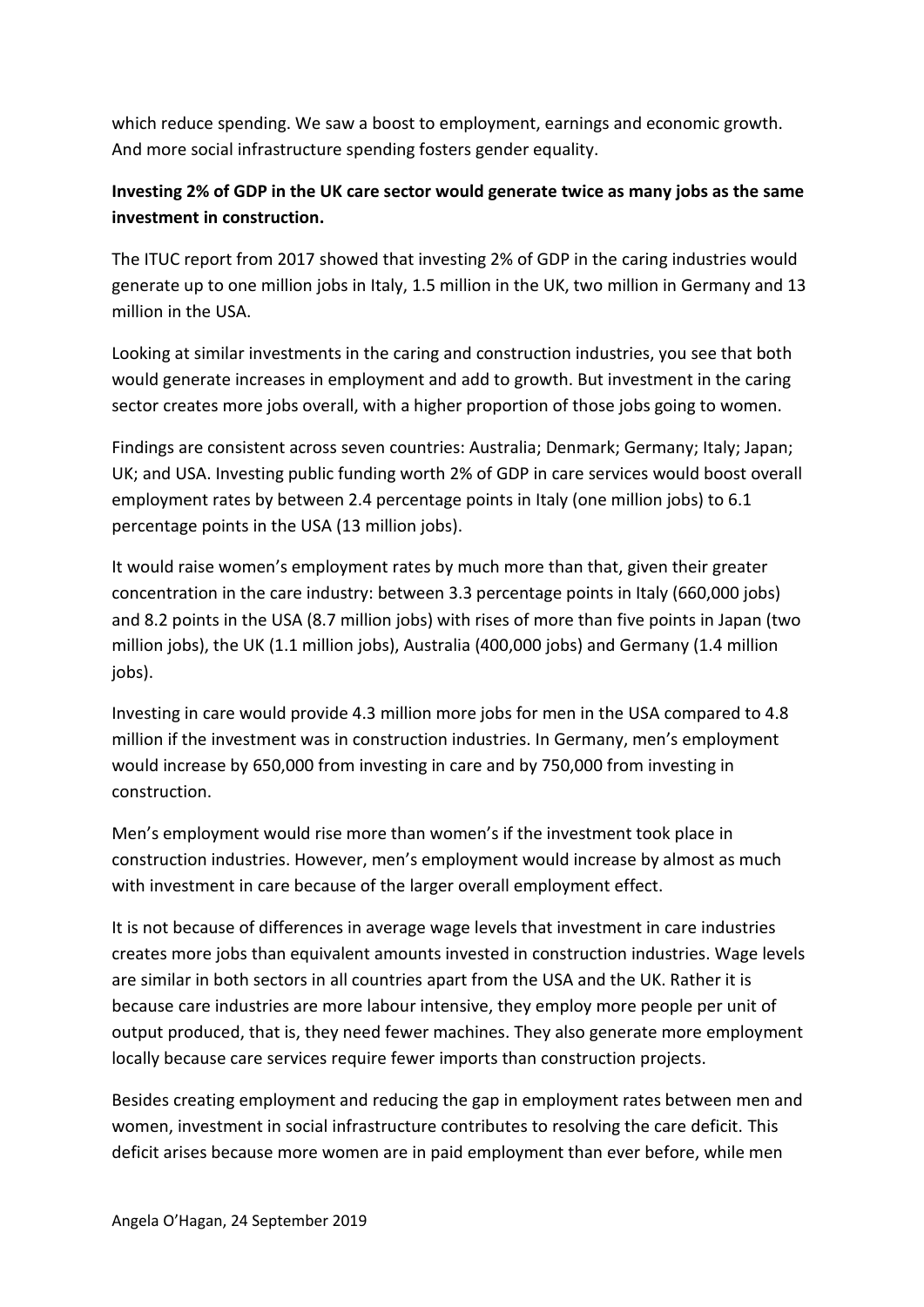have not increased the amount of domestic work or caring they do to sufficiently make up the difference.

As numerous studies have pointed out for many years, pay in the childcare sector is problematic. By that *I* mean it is too low! Childcare is a highly skilled job and yet traditionally has been poorly remunerated. We also know that while under the current expansion local authority rates are higher than other providers, causing movement and workforce constriction across other sectors, there is also a gendered dynamic here. Women working alongside women are on lower hourly rates than women working alongside men or men working alongside men. While of course there are many efforts to increase men's participation in the childcare workforce, and the diversity of the workforce more generally, part of the 'problem' of men's underrepresentation in childcare, or women's overrepresentation in childcare is the association of this work as 'women's work' and the consequent low pay that work attracts. It follows then that to attract more men into the sector, the wages need to go up. This fact not missed by one of my colleagues, John McKendrick possibly known to many of you for his work on child poverty and children's play.

"The proportion of children living in poverty who live in a household in which one adult works currently sits at 65%. This finally seems to have topped out in the last few years. One worry would be that – unless there is sufficient opportunity in the sector to earn enough to live a working life without poverty – then the expansion sustains or even further fuels this problem of work not paying for all."

### **Care and the economic status of women**

As well as arguing for a shift towards thinking about funding care as investment in social and economic infrastructure, there needs to be a robust policy and spending response to the impact of austerity and withdrawal of public spending reduced resources for care – social care, adult social care, social security – starting with family-related benefits in contrast to the political narrative of support for "hard working families". Cumulative impacts of welfare and taxation changes have had the harshest impacts on women, but particularly women with children and especially lone parents, and Black women and women of colour.

The impact of ten years of the dismantling of social security for families and disabled people through the cuts to the UK benefits system funded by tax giveaways by the UK government, and the related withdrawal of public services due to a hollowing out of local government in all parts of the UK have had devastating consequences on poorer families. This data is from the UK Women's Budget Group and analysis by Landman Economics, with Howard Reed and Jonathan Portes. The data on these slides shows:

## **2010-20 cumulative individual impact of changes in taxes and benefits (percentage of net individual income per annum by 2020) by household income groups, gender and ethnicity (selected)**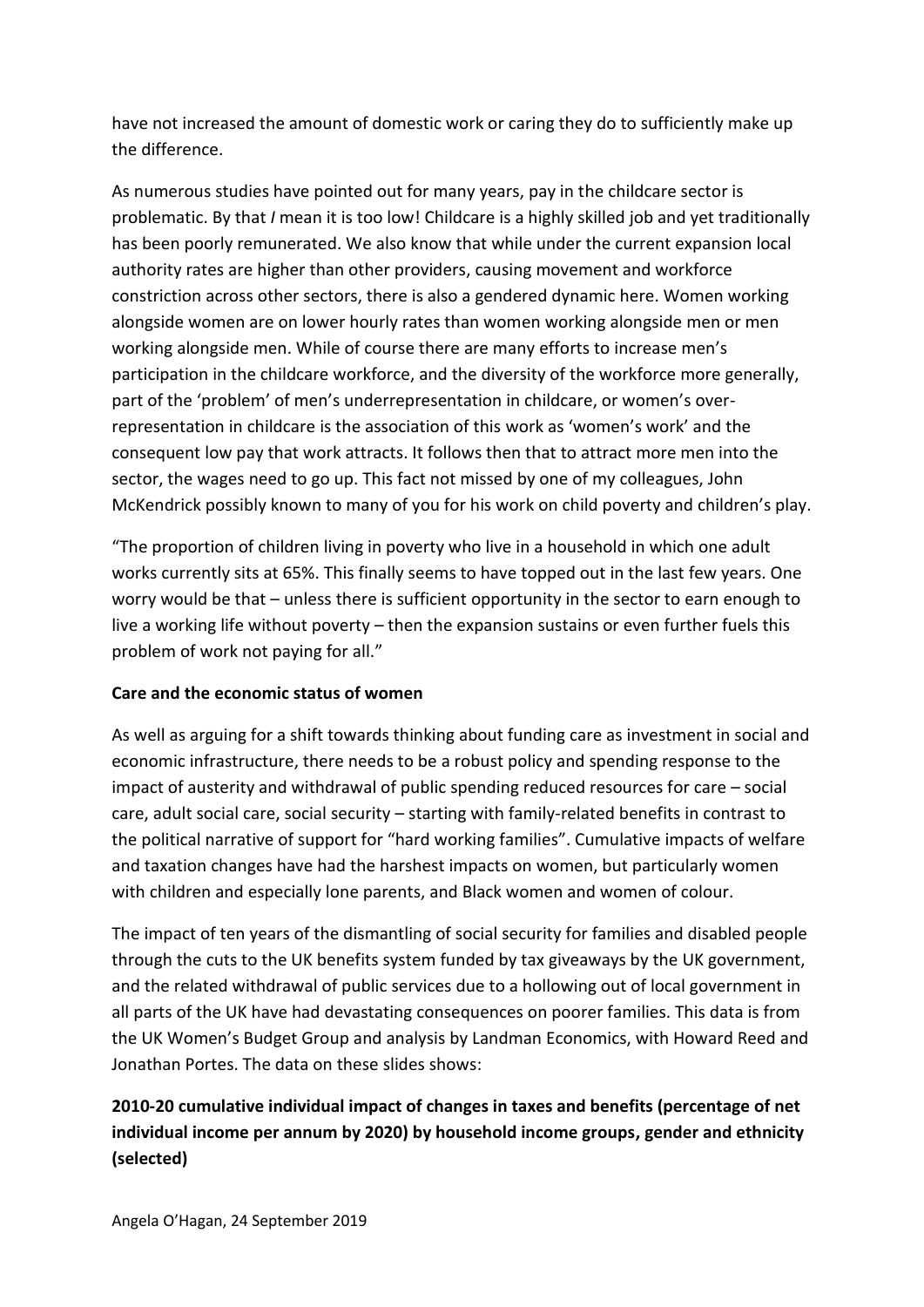

### **Families with a disabled adult or child particularly badly impacted**

- 38% of households include a disabled person but contribute 71% of cuts
- Households with at least one disabled adult and a disabled child lose over £8,000 (over 18% of their net income).
- Households with a disabled child are set to lose twice as much as households with nondisabled children.



#### **Lone mother families even more so**

### **Care and gender equality**

While still not an approach to 'family wellbeing', discourse on wellbeing is becoming an increasingly dominant frame for public policy in Scotland which is inching towards political narrative on care, but still lacks coherence across policy domains.

The Fairer Scotland Duty and child poverty targets provide a welcome focus on child poverty in a structural/institutional context, but still lack a gendered analysis on the intersectional nature of household poverty.

This year's Programme for Government (PfG) was to be formulated from a gender perspective, as per recommendations from the National Advisory Council on Women and Girls. While that is not immediately evident from the PfG, there has clearly been an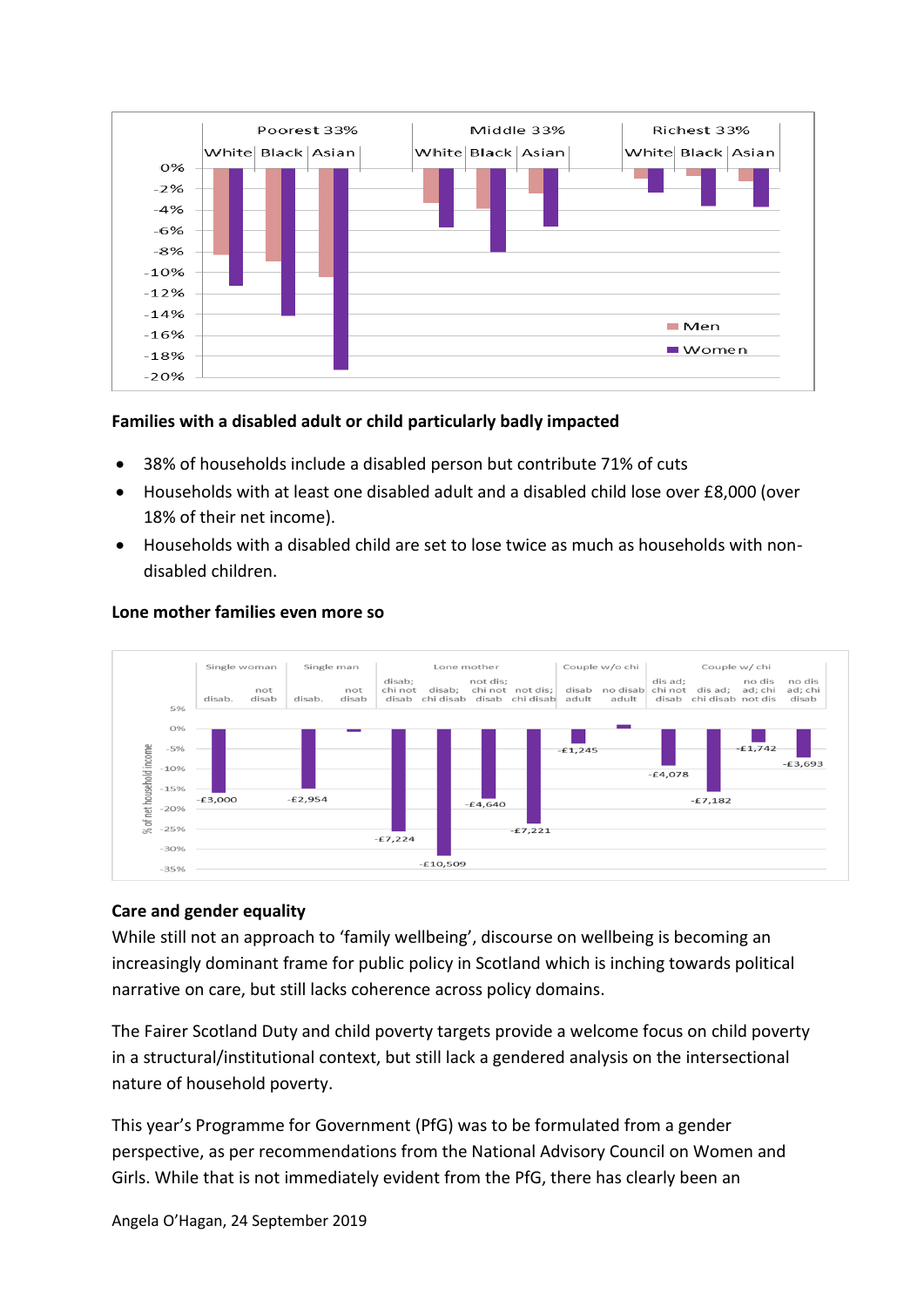increased effort to meet a number of the criticisms levelled at policy-making, specifically the need to integrate effective equality analysis, and for the PfG, National Performance Framework, and Draft Budget to relate to one another.

Key actions to address some of the gendered dimensions of the labour market and their effect on both the provision of paid care services and the availability of care services on women – and men's – labour market and caring balance in current policy include the Gender Pay Gap Action Plan and its actions on pay and remuneration, occupational segregation and the gender pay gap, and gender stereotyping – among children, in employment.

All these areas require policy and practice change as they contribute to persistent inequalities for women and contribute to child poverty and outcomes for children and families.

In relation to gender stereotyping, some of the work of my colleague Nancy Lombard has consistently sought to challenge attitudes to gender roles, and particularly in relation to children and young people's attitudes to gender-based violence. The gender training she has developed is currently being used by Education Scotland for use in primary schools in Scotland and in early years settings as part of the gender friendly nursery initiative and is available at the NHS GGC website:

[https://www.nhsggc.org.uk/media/253685/nhsggc\\_ph\\_gender\\_friendly\\_nursery\\_trainer\\_m](https://www.nhsggc.org.uk/media/253685/nhsggc_ph_gender_friendly_nursery_trainer_manual_2018-12.pdf) [anual\\_2018-12.pdf](https://www.nhsggc.org.uk/media/253685/nhsggc_ph_gender_friendly_nursery_trainer_manual_2018-12.pdf)

### **Intergenerational and intersectional care giving**

Finally, turning to the intersectional and multidimensional aspects of people's lives which some are summing up as concerns with "Family Wellbeing", requiring more holistic political responses to the economic, social, and cultural realities of families in Scotland. One of the key characteristics – and challenges is intergenerational care and living, with a range of family structures and care relationships including kinship carers and cross generational care. Nancy Folbre, whose academic focus has consistently been on the relationship between family care and economic structures, who along with Douglas Wolf considers the challenges of "intergenerational transfers", that is the flow of private resources between generations with carers and parents 'caring for' and 'looking after' children and then in turn children 'looking after' parents. These internal family resources are part of the private care economy, but which given the changing nature of work, wage stagnation, and the reduction in public services, are becoming more prominent in the inter-family and intergenerational experiences. These exchanges of care and finance are differently experienced according to class, with higher earners able to meet some of the financial costs while still time pressured – the typified 'sandwich generation' arguments that inform much of the work-life balance policies. These pressures are also experienced by many low income women who are also time poor as they squeeze low paid work, often across multiple jobs, with additional caring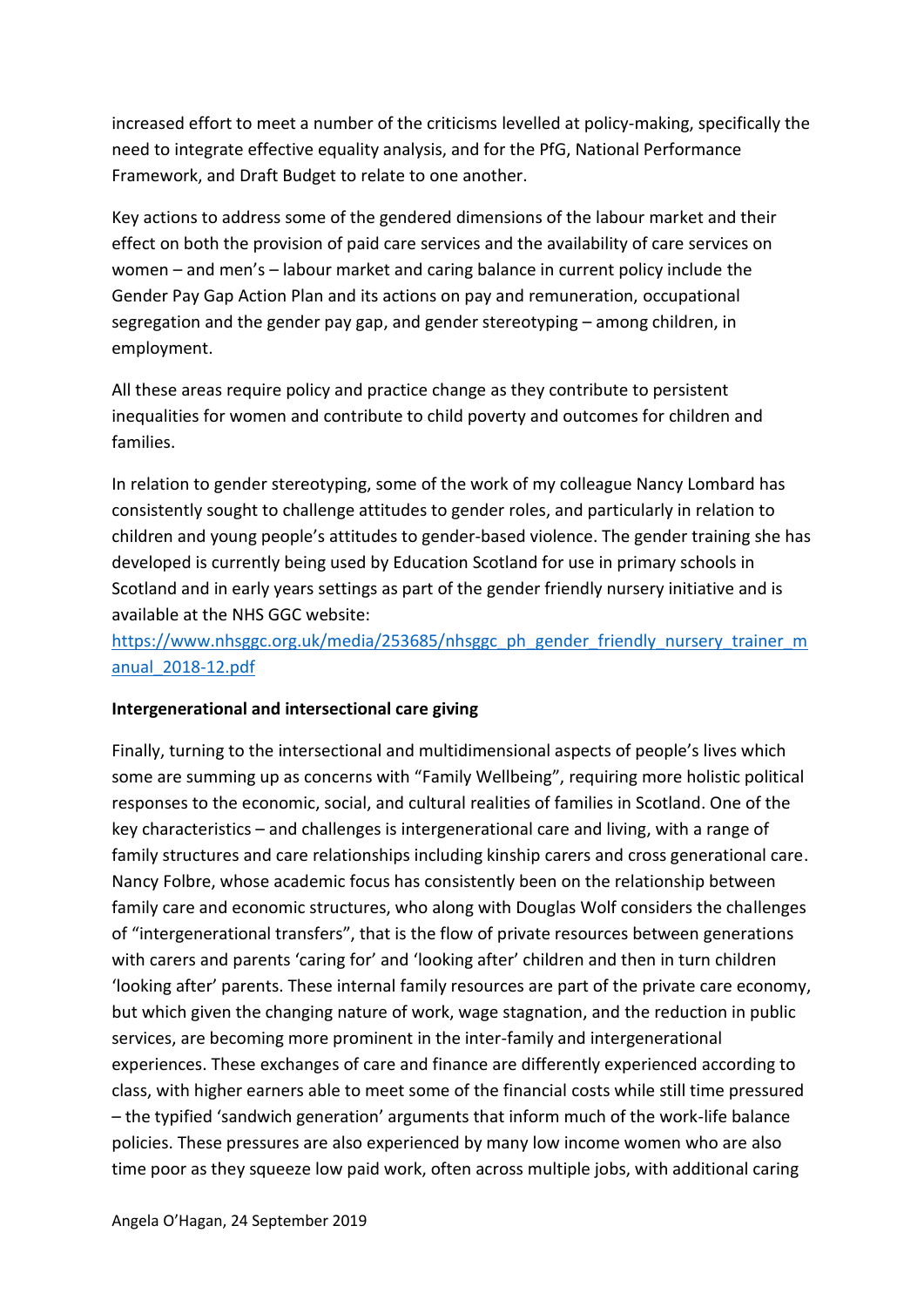roles as there are no financial resources to outsource the care or public resources to provide a substitute for family-based care.

Demographics and understanding the characteristics and contexts of people in local areas – however these are managed in policy terms, as local authority areas, neighbourhoods, communities of interest or identity. Place-based policy-making is a characteristic of current approaches to policy-making of the Scottish Government and as framed from the influential Christie Commission, but still needs an intersectional equalities analysis as our recent research into participatory budgeting shows (O'Hagan *et al*., 2019).

However, we still see serious deficiencies in policy thinking and policy-making across policy making institutions. I was recently leading some work on gender budgeting and the European Structural and Investment Funds. The European Regional Development Fund is still the largest of the Funds and is concerned with economic development, while the lesser value European Social Fund, focuses on skills training, and 'softer' interventions. I experienced immense frustration on this project with fund managers, senior policy-makers across the Commission DGs, and others who could not see the connection between the 'interventions' that could be funded through ESF as not relevant to ERDF. For example, digital inclusion, or transport are among the broad categories in the ERDF. For many the links to using technology to support home-based care, support carers whose family members don't live nearby etc, as well as the relationship between income, nature of work, and time-use as relevant to the (often very poorly formulated) gender equality objectives expressed (occasionally) in plans and strategies at national to local levels.

### **Concluding remarks**

My key messages today around the care economy and childcare and that we treat care as a key area of public policy and as a political imperative. Care as investment – with social and economic returns. Contributing to labour market access and participation rates, but beyond narrowly constructed economic indicators. Investment in care is about the realisation of rights of people requiring social care, and securing their participation in economic, social, and cultural life. Investment in childcare, and care more broadly, has significant returns in terms of capital returns, and wider multiplier effects of access to paid work, consumption of goods and services, etc, and investment in children is an investment in children themselves, their wellbeing, and human capital.

Public services are encouraged to think from a value for money perspective and increasingly about continuous improvement. In relation to care, I would argue we need to think about 'value' and investment differently. Valuing the act of caring, the provision of caring; value the contribution of unpaid care to wellbeing as well as to the so-called productive economy; and avoid classifications such as the descriptors of people often providing care as 'economically inactive'.